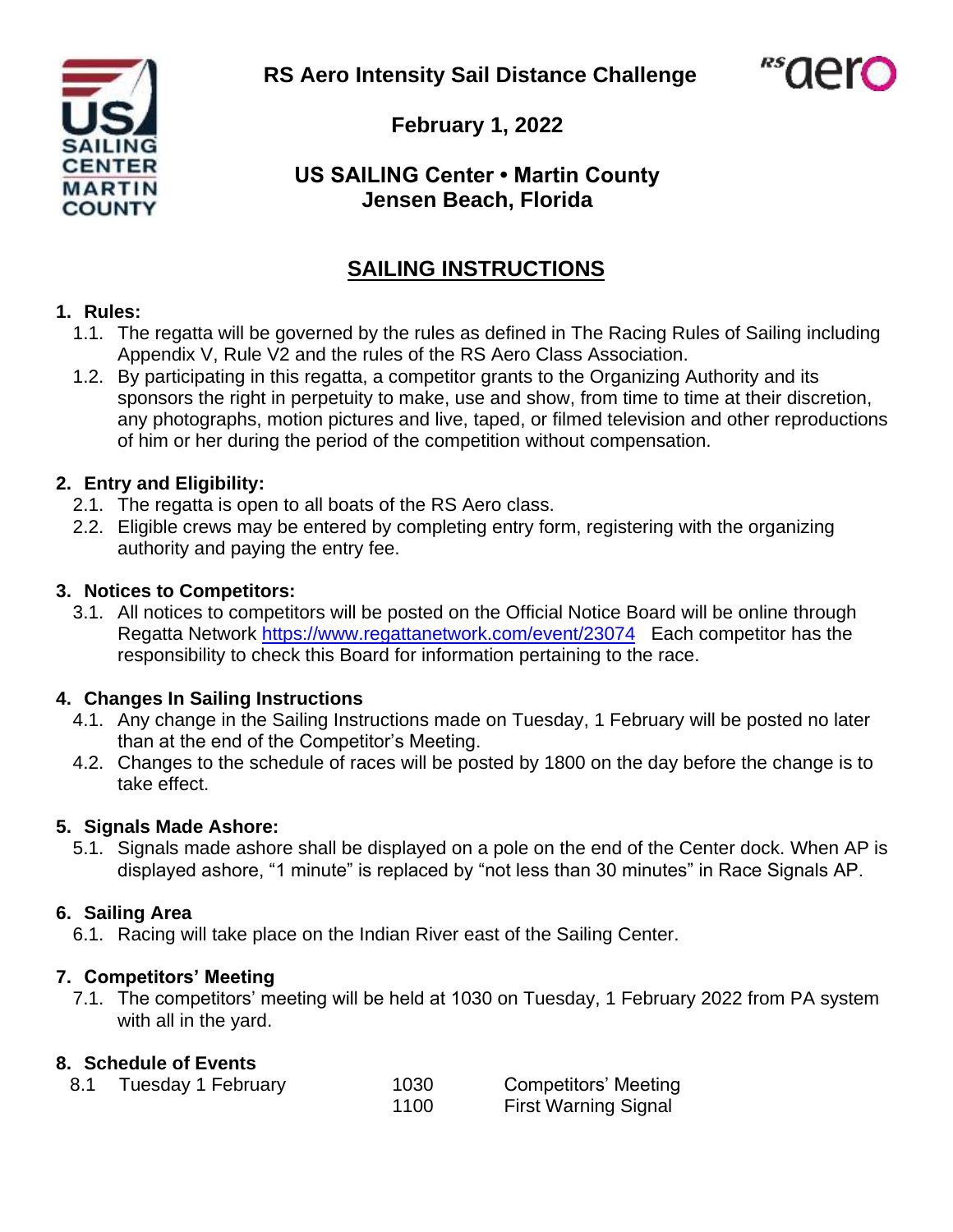#### **9. Courses:**

9.1. The course to be sailed will be determined by weather conditions at the time of a race.

#### **10.Marks:**

All marks shall be as described on the course diagram.

# **11.The Start:**

- 11.1 Races will be be started using Rule 26 with the warning signal at 2 minutes and accompanied by Rule 29.
- 11.2 The starting line shall be between the staff from which an orange flag is displayed on the Race Committee signal boat at the starboard end and the course side of the starting mark at the port end.

# **12.The Finish:**

- 12.1. The finish line shall be between the staff from which an orange flag is displayed on a Race Committee boat or the Sailing Center Floating Dock and a finishing mark.
- 12.2. The finishing boat will sound a horn for first boat finishing. No sound signals will be made for subsequent finishes.

# **13.Time Limits:**

13.1. There will be no time limits for this race.

# **14.Protests:**

- 14.1. Any boat intending to protest must inform the Race Committee signal boat immediately Any boat intending to protest must inform the Race Committee signal boat immediately following the race in which the infraction occurred.
- 14.2. The protest time limit is 30 minutes after the race committee signal vessel docks. The protest time limit will be posted on the official notice board as soon as practical.
- 14.3. Masks or face coverings are required in the protest hearing rooms.

# **15.Scoring:**

- 15.1. The Low Point Scoring System (Appendix A) shall be used.
- 15.2. All boats will be started together regardless of their rig sizes (5, 7, and 9). US Sailing Portsmouth Handicap scoring will be in effect.
- 15.3. The number of races scheduled is ONE.

# **16.Safety and other Items.**

- 16.1. All competitors shall wear U.S. Coast Guard approved life jackets, or a life jacket approved by the country of their citizenship or residence, at all times while on the water. Failure to do so is protestable only by the Race Committee and may result in disqualification.
- 16.2. Before the first warning signal of the day, each boat shall sail past the stern of the race committee signal boat and hail her sail number, which will be acknowledged.
- 16.3. A competitor who withdraws from the race or intends not to start shall inform the nearest safety or race committee boat as soon as possible.

# **17.Prizes:**

17.1. Recognition will be given to the top three boats overall. No awards.

# **18.Coach and support Boats:**

18.1. All coach and support boats shall register and prominently fly a designated flag from a staff at all times while on the water.